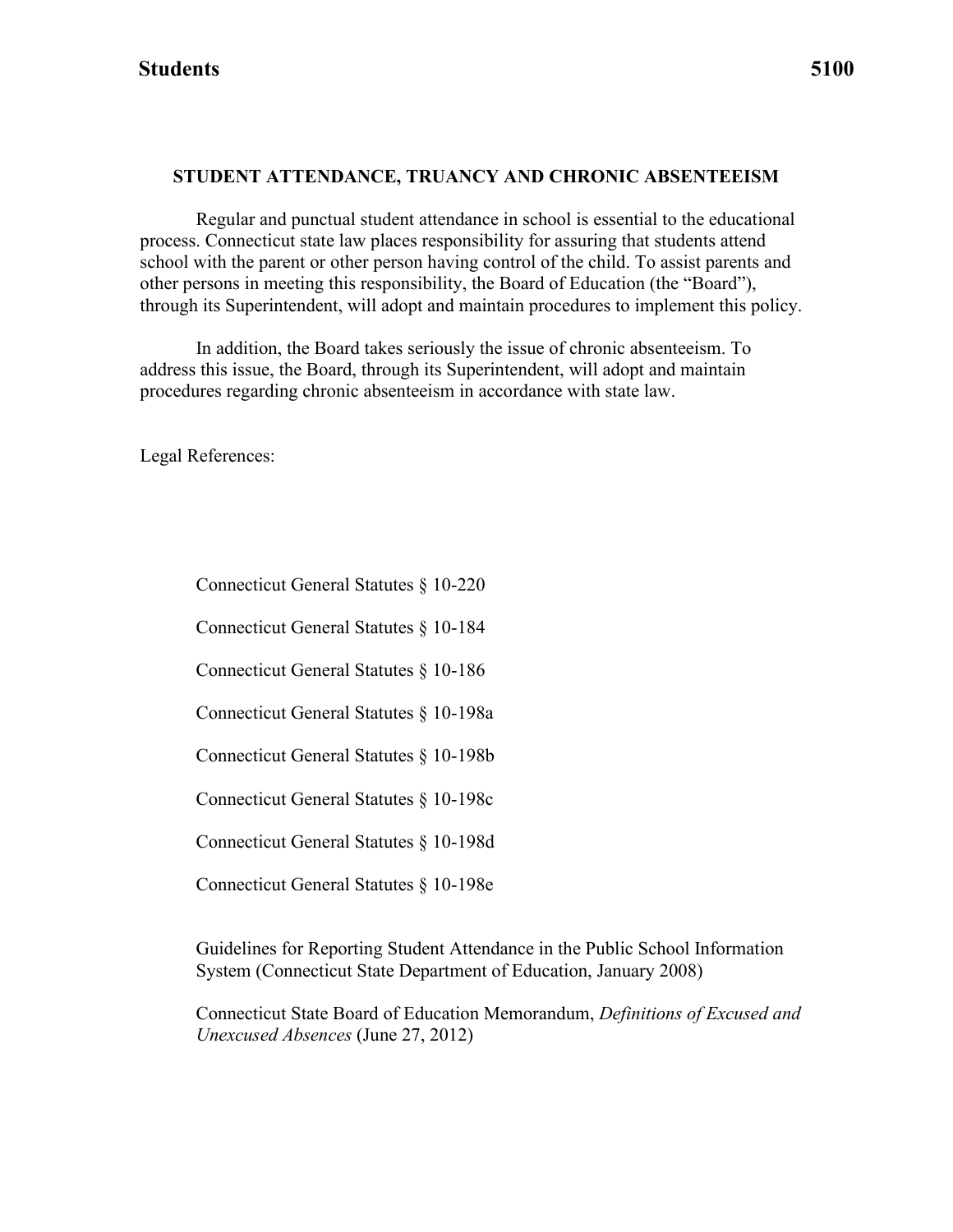Connecticut State Department of Education, *Guidelines for Implementation of the Definitions of Excused and Unexcused Absences and Best Practices for Absence Prevention and Intervention* (April 2013)

Connecticut State Department of Education, *Reducing Chronic Absence in Connecticut's Schools: A Prevention and Intervention Guide for Schools and Districts* (April 2017)

Connecticut State Department of Education Memorandum, *Youth Service Bureau Referral for Truancy and Defiance of School Rules* (February 22, 2018)

 Connecticut State Department of Education, *Youth Service Bureau Referral Guide*  (February 2018)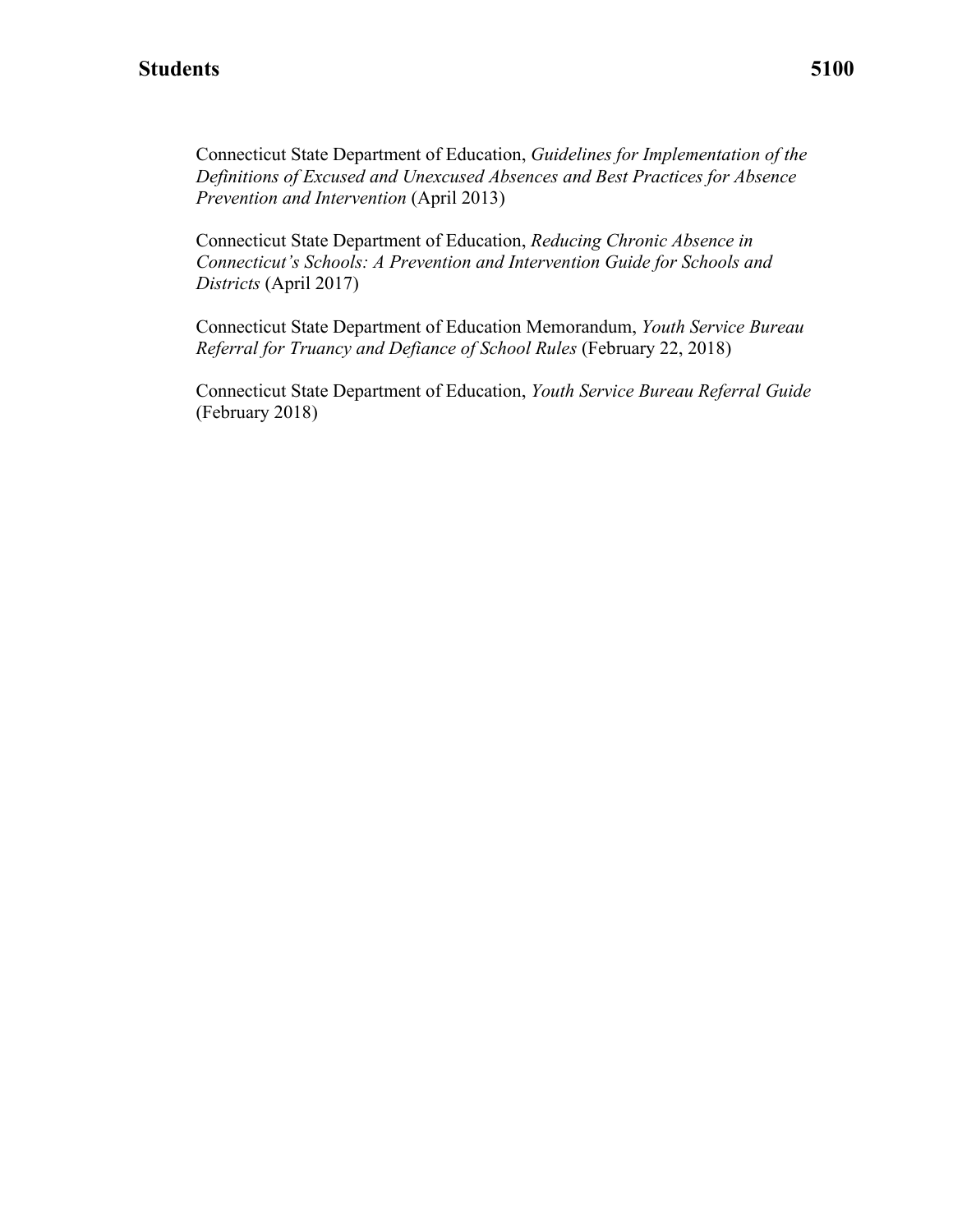#### **ADMINISTRATIVE REGULATIONS REGARDING ATTENDANCE, TRUANCY AND CHRONIC ABSENTEEISM**

#### **I. Attendance and Truancy**

#### A. Definitions for Section I

- activity (e.g. field trip), for at least one half of the school day. 1. "Absence" - any day during which a student is not considered "in attendance" at his/her assigned school, or on a school sponsored
- truancy purposes. 2. "Disciplinary absence" - Any absence as a result of school or district disciplinary action. Any student serving an out-of-school suspension or expulsion should be considered absent. Such absence is not considered excused or unexcused for attendance and
- educational evaluation is an assessment of a student's educational motor abilities. 3. "Educational evaluation" - for purposes of this policy, an development, which, based upon the student's presenting characteristics, would assess (as appropriate) the following areas: health, vision, hearing, social and emotional status, general intelligence, academic performance, communicative status and
- criteria are met: 4. "Excused absence" - a student is considered excused from school if the school has received written documentation describing the reason for the absence within ten (10) school days of the student's return to school, or if the child has been excluded from school in accordance with section 10-210 of the Connecticut General Statutes (regarding communicable diseases), and the following
	- this regulation. a. Any absence before the student's tenth  $(10<sup>th</sup>)$  absence is considered excused when the student's parent/guardian approves such absence and submits appropriate written documentation in accordance with
	- appropriate documentation in accordance with this b. For the student's tenth  $(10<sup>th</sup>)$  absence and all absences thereafter, a student's absences from school are, with regulation, considered excused only for the following reasons: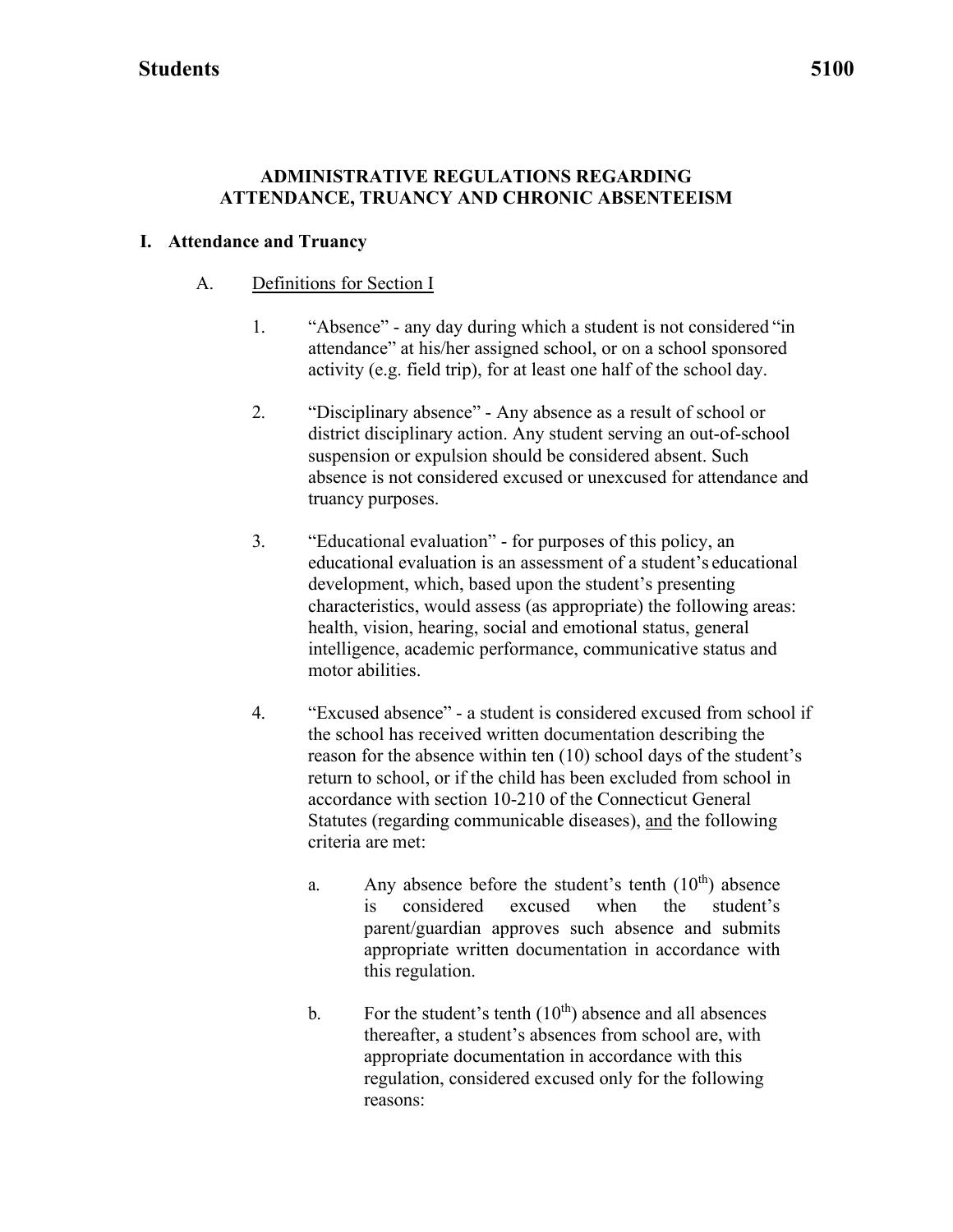- i. student illness (verified by an appropriately licensed medical professional);
- ii. religious holidays;
- iii. mandated court appearances (documentation required);
- beyond the control of the student's family; iv. funeral or death in the family, or other emergency
- Education guidance and this regulation; v. extraordinary educational opportunities preapproved by the district administrators and in accordance with Connecticut State Department of
- district other than the one the student attends. vi. lack of transportation that is normally provided by a
- who has been called for duty, is on leave from or has combat support posting, shall be granted ten (10) days of parent's leave or deployment. In the case of such excused student prior to his or her return to school. c. A student, age five (5) to eighteen (18), whose parent or legal guardian is an active duty member of the armed forces immediately returned from deployment to a combat zone or excused absences in any school year, and, in the discretion of the administration, additional excused absences to visit such student's parent or legal guardian with respect to the absences, the student and parent or legal guardian are responsible for obtaining assignments from the student's teacher prior to any period of excused absence, and for ensuring that such assignments are completed by the
- for at least half of the regular school day. 5. "In Attendance" - Any day during which a student is present at the student's assigned school, or an activity sponsored by the school,
- 6. "Student" a student enrolled in the Region 14 Public Schools.
- 7. "Truant" any student **five (5) to eighteen (18)** years of age, school year. inclusive, who has **four (4)** unexcused absences from school in any one month or **ten (10)** unexcused absences from school in any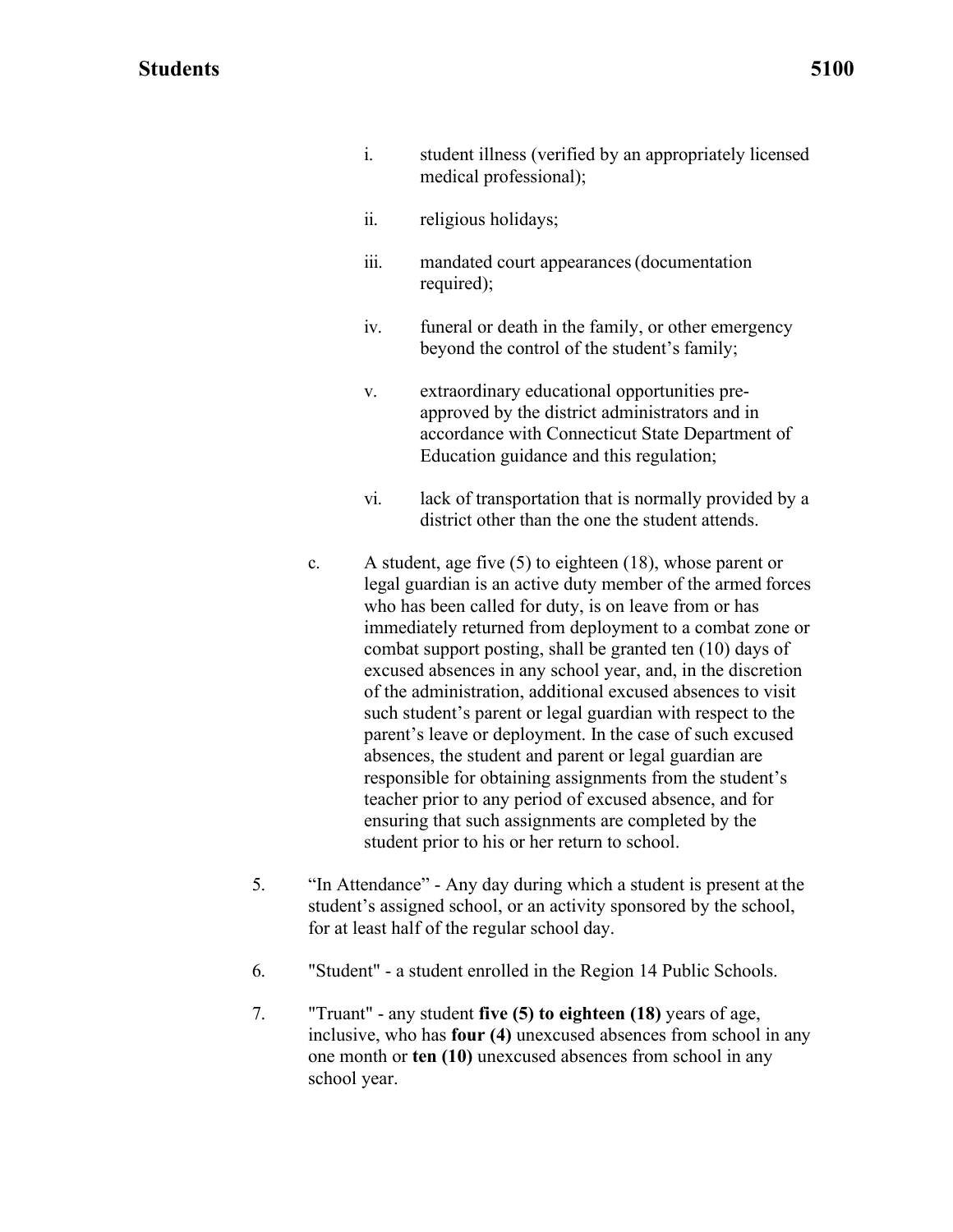8. "Unexcused absence" - any absence from a regularly scheduled excused or considered a disciplinary absence. school day for at least one half of the school day, which is not

> The determination of whether an absence is excused will be made by the building principal or his/her designee. Parents or other persons having control of the child may appeal that decision to the Superintendent or his/her designee, whose decision shall be final.

#### B. Written Documentation Requirements for Absences

- 1. Written documentation must be submitted for each incidence of of absence. absence within ten (10) school days of the student's return to school. Consecutive days of absence are considered one incidence
- 2. The first nine (9) days of absence will be excused upon receipt of a school nurse or by a licensed medical professional, as appropriate. signed note from the student's parent/guardian, a signed note from a school official that spoke in person with the parent/guardian regarding the absence, or a note confirming the absence by the
- for the absence and the following additional information: 3. For the student's tenth  $(10<sup>th</sup>)$  absence, and all absences thereafter, documentation of the absence must be submitted in accordance with paragraphs 1 and 2 above, and must also include the reason
	- a. student illness:
		- return date; or i. a signed note from a medical professional, who may be the school nurse, who has evaluated the student confirming the absence and giving an expected
		- ii. a signed note from school nurse who has spoken with the student's medical professional and confirmed the absence, including the date and location of the consultation.
	- b. religious holidays: none.
	- c. mandated court appearances:
		- i. a police summons;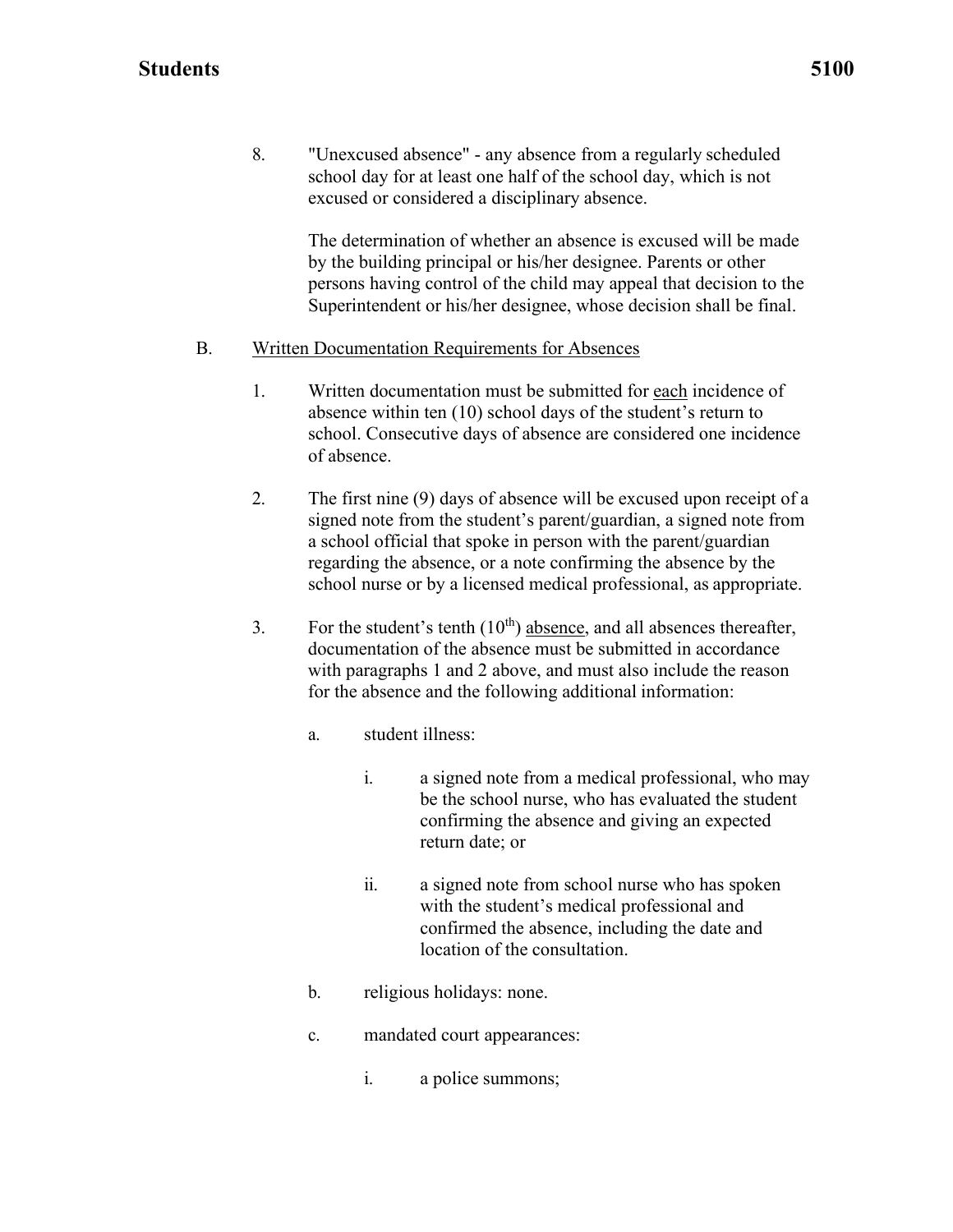- ii. a subpoena;
- iii. a notice to appear;
- iv. a signed note from a court official; or
- legal requirement to appear in court. v. any other official, written documentation of the
- explaining the nature of the emergency. d. funeral or death in the family, or other emergency beyond the control of the student's family: a written document
- with this regulation. e. extraordinary educational opportunity pre-approved by the district administrators and in accordance with Connecticut State Department of Education guidance and this policy: written pre-approval from the administration, in accordance
- other than the one the student attends: none. f. lack of transportation that is normally provided by a district
- scanned copy sent by e-mail. 4. Neither e-mail nor text message shall serve to satisfy the requirement of written documentation. In rare and extraordinary circumstances, a building administrator may, in his/her own discretion, accept the delivery of written documentation through a
- communication, to determine its authenticity. 5. The District reserves the right to randomly audit written documentation received, through telephone and other methods of
- building principal may, at his/her own discretion, grant up to a five 6. Any absence that is not documented in accordance with this regulation within ten (10) school days after the incidence of absence will be recorded as unexcused. If documentation is provided within ten (10) school days, but is incomplete, the (5) school day extension for provision of the completed documentation.

#### C. Extraordinary Educational Opportunities

 opportunity must: 1. To qualify as an extraordinary educational opportunity, the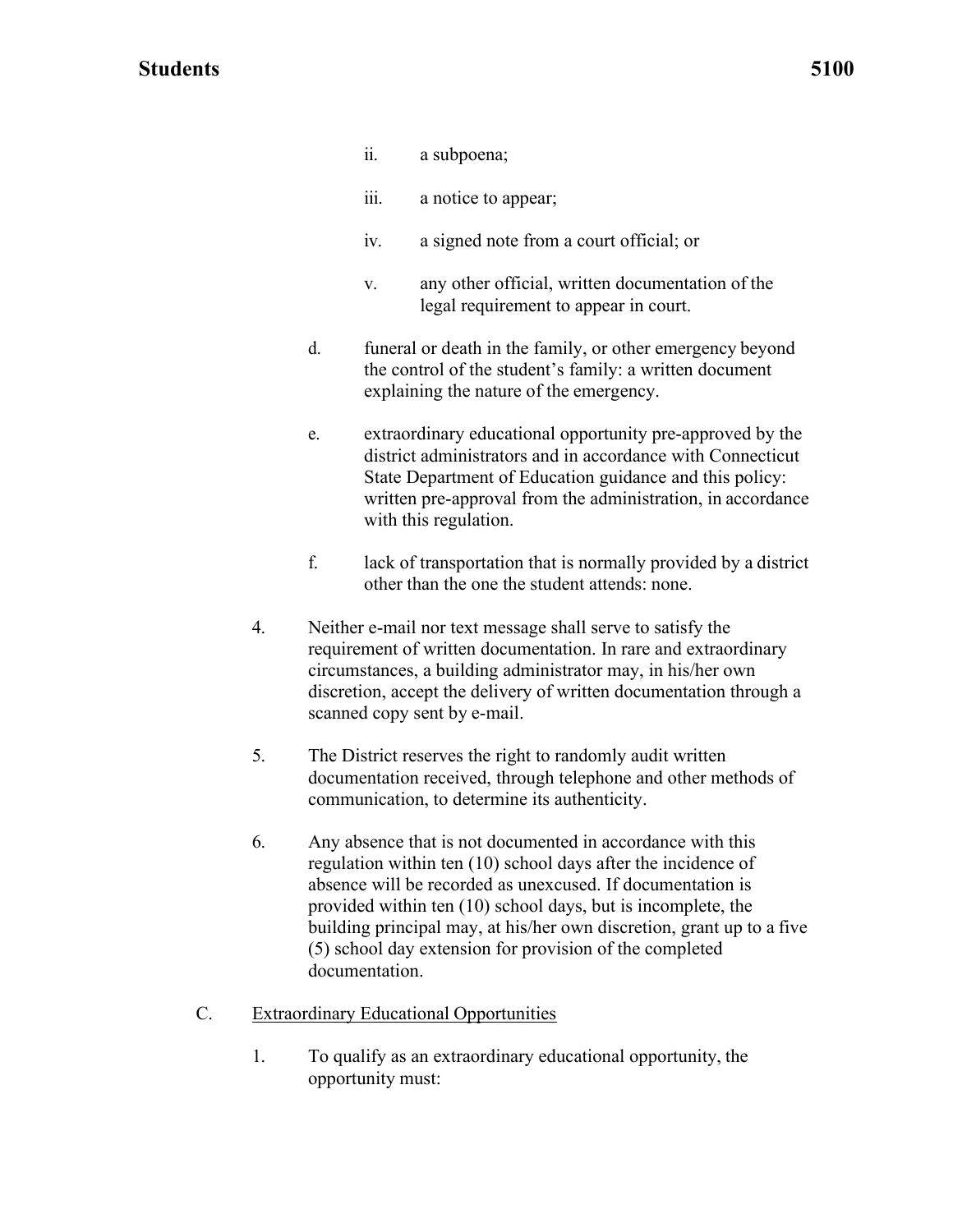- related to the student's course work or plan of study; a. be educational in nature and must have a learning objective
- b. be an opportunity not ordinarily available to the student;
- c. be grade and developmentally appropriate; and
- relevance to a smaller group of students. d. include content that is highly relevant to the student; while some opportunities will be relevant to all students, others will contain very specific content that would limit their
- 2. Family vacations do not qualify as extraordinary educational opportunities.
- 3. All requests for approval of extraordinary educational opportunities must:
	- a. be submitted to the building principal in writing prior to the opportunity, but no later than ten (10) school days prior to the opportunity except in exceptional circumstances at the discretion of the building administrator;
	- b. contain the signatures of both the parent/guardian and the student;
	- linked to the student's coursework or plan of study; and c. include an outline of the learning objective of the opportunity and include detail as to how the objective is
	- the opportunity. d. include additional documentation, where available, about
- include the following: 4. The building principal shall provide a response in writing and
	- a. either approval or denial of the request;
	- b. brief reason for any denial;
	- c. any requirements placed upon the student as a condition of approval;
	- d. the specific days approved as excused absences for the opportunity;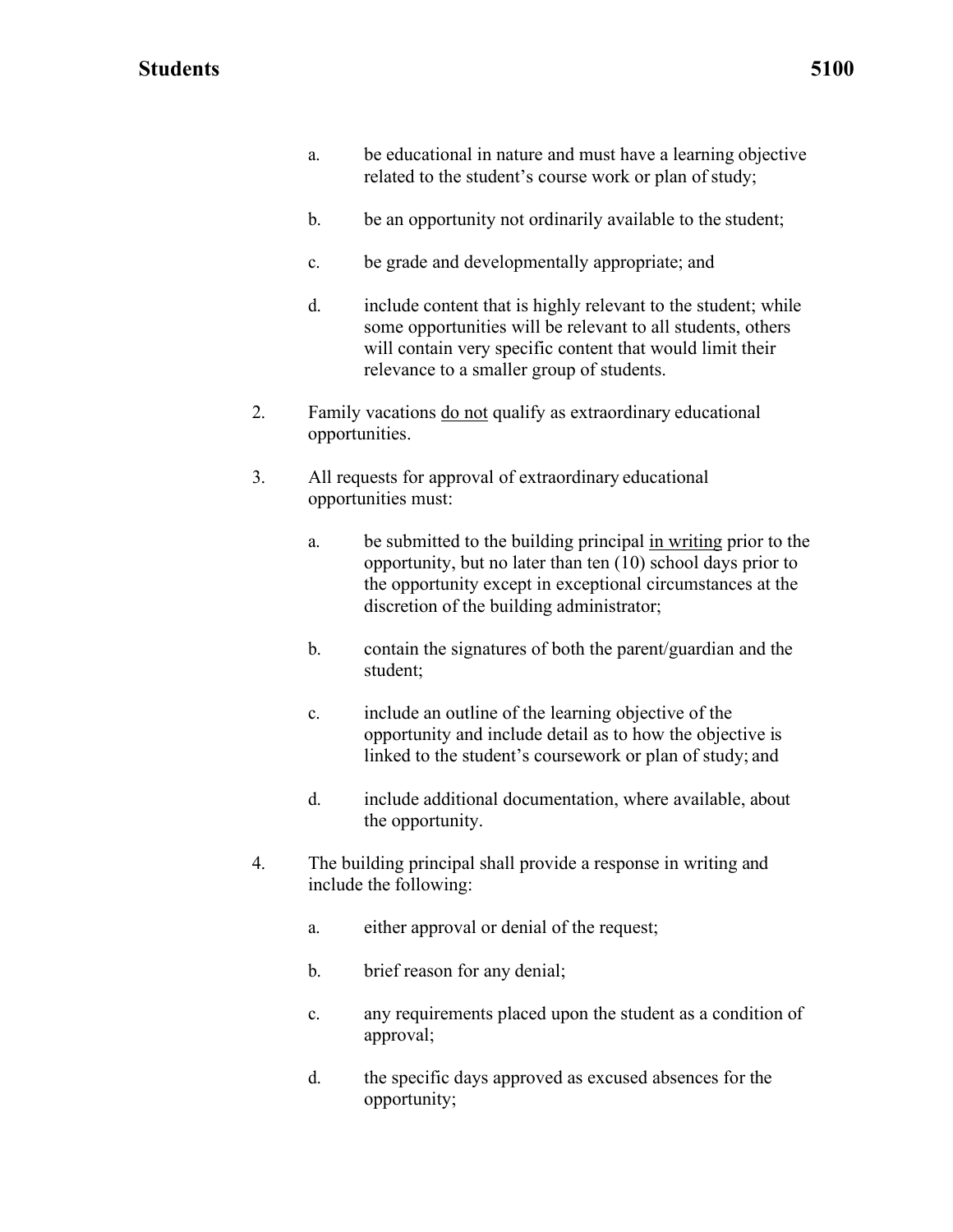- e. the understanding that the building administrator may withdraw its approval if the opportunity is canceled or the student fails to meet the agreed-upon requirements of the approval.
- educational opportunities shall be final. 5. All decisions of the building principal relating to extraordinary
- 6. Students who are granted excusal from school to participate in extraordinary educational opportunities are expected to share their experiences with other students and/or school staff when they return.
- individualized factors. An opportunity approved for one student may not be approved for another. 7. Approval for an extraordinary educational opportunity is determined on a case-by-case basis and the analysis of
- D. Truancy Exceptions:
	- of age. 1. A student **five (5) or six (6) years of age** shall not be considered truant if the parent or person having control over such student has appeared personally at the school district office and exercised the option of not sending the child to school at five  $(5)$  or six  $(6)$  years
	- educational options available in the school system and community. 2. A student **seventeen (17) years of age** shall not be considered truant if the parent or person having control over such student consents to such student's withdrawal from school. Such parent or person shall personally appear at the school district office and sign a withdrawal form indicating such consent. Such withdrawal form must include an attestation from a guidance counselor or school administrator from the school that the district provided the parent (or person having control of the child) with information on the
	- 3. If a parent or guardian of an expelled student chooses not to enroll considered to be "truant." the student in an alternative program, the student shall not be
- E. Readmission to School Following Voluntary Withdrawal
	- withdraws from school (in accordance with Section D.2, above) 1. Except as noted in paragraph 2 below, if a student voluntarily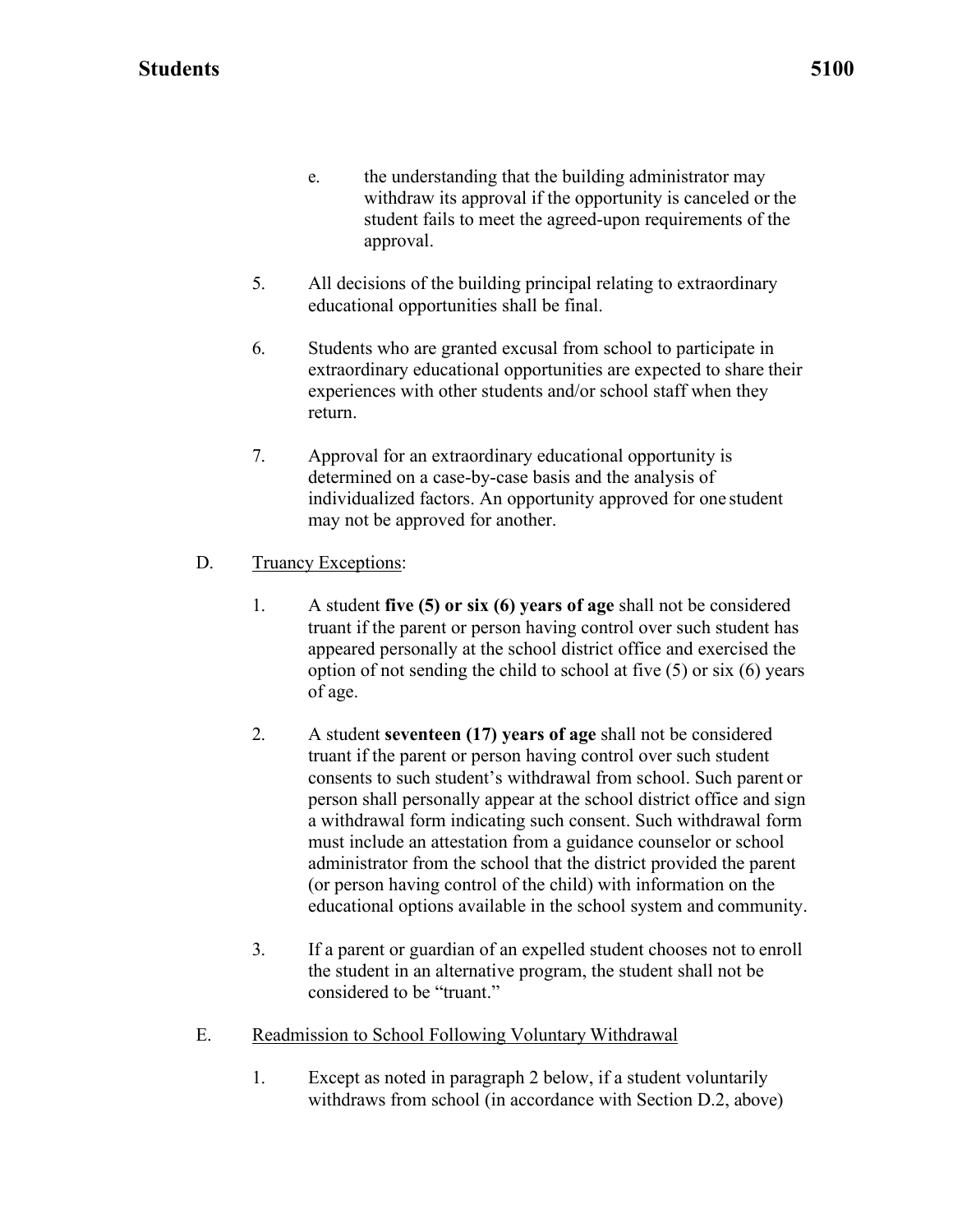and subsequently seeks readmission, the Board may deny school accommodations to the student for up to ninety (90) school days from the date of the student's withdrawal from school.

 accordance with Section D.2, above) seeks readmission within ten 2. If a student who has voluntarily withdrawn from school (in (10) school days of his/her withdrawal, the Board shall provide school accommodations to the student not later than three (3) school days after the student requests readmission.

#### F. Determinations of Whether a Student is "In Attendance":

- In any event, the absence is considered a disciplinary absence, and will not be designated as excused or unexcused. 1. A student serving an out of school suspension or expulsion shall be reported as absent unless he or she receives an alternative educational program for at least one half of the regular school day.
- on a shortened day scheduled, a student must be present for a minimum of two hours in order to be considered "in attendance." 2. On early dismissal days and days shortened due to inclement weather, the regular school day for attendance purposes is considered to be the amount of instructional time offered to students on that day. For example, if school is open for four hours
- time deemed adequate in accordance with applicable law. 3. Students placed on homebound instruction due to illness or injury in accordance with applicable regulations and requirements are counted as being "in attendance" for every day that they receive instruction from an appropriately certified teacher for an amount of

#### G. Procedures for students in grades  $K-8^*$

- 1. Notification
	- having control of the student enrolled in grades K 8 in equivalent instruction in the studies taught in the District. a. Annually at the beginning of the school year and upon the enrollment of any child during the school year, the administration shall notify the parent or other person writing of the obligations pursuant to Conn. Gen. Stat. § 10-184 to ensure that such a student attends school regularly or to show that the child is elsewhere receiving
	- enrollment of any child during the school year, the b. Annually at the beginning of the school year and upon the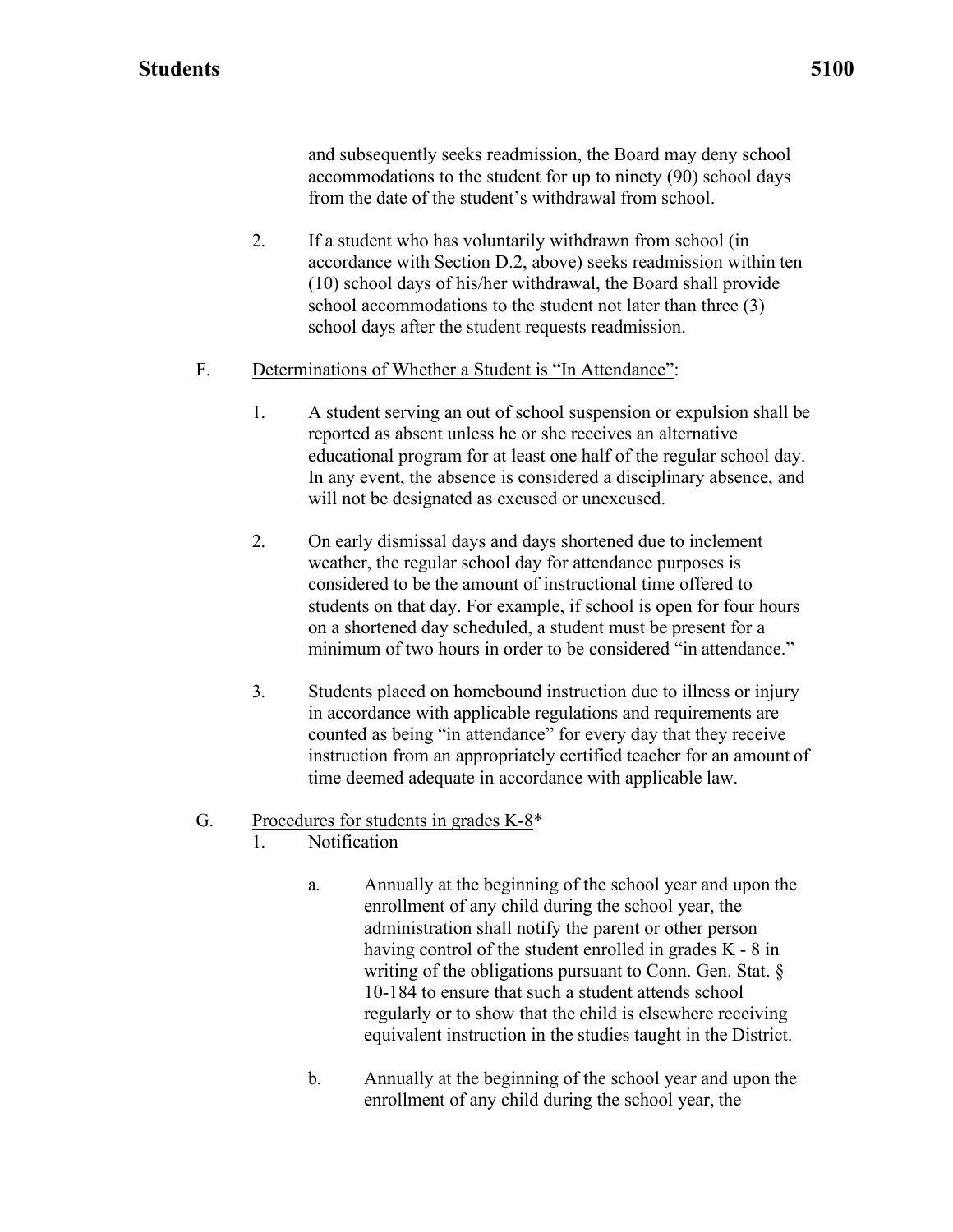number or other means of contacting such parent or other person during the school day. administration shall obtain from the parent or other person having control of the student in grades K-8 a telephone

2. Monitoring

 parent or other person having control of such student by telephone Each school shall implement a system of monitoring individual unexcused absences of students in grades K-8. Whenever such a student fails to report to school on a regularly scheduled school day, school personnel under the direction of the building principal **[or his/her designee]** shall make a reasonable effort to notify the and by mail of the student's absence, unless school personnel have received an indication that the parent or other person is aware of the student's absence. **[Reasonable efforts shall include two (2) attempts to reach the parent or other person at the telephone number provided by the parent or other person. Such attempts shall be recorded on a form provided by the Superintendent.]** Any person who, in good faith, gives or fails to give such notice shall be immune from liability, civil or criminal, which might otherwise be incurred or imposed and shall have the same immunity with respect to any judicial proceeding which results from such notice or failure to give notice.

#### H. Procedures applicable to students ages five (5) to eighteen (18)

- 1. Intervention
	- designee shall schedule a meeting with the parent (or other personnel to review and evaluate the reasons for the student's personnel in attendance. a. When a student is truant, the building principal or his/her person having control of such student) and appropriate school truancy. This meeting shall be held no later than **ten (10) days**  after the student becomes truant. The district shall document the meeting, and if parent or other person declines to attend the meeting, or is otherwise is non responsive, that fact shall also be documented and the meeting shall proceed with school
	- designee shall coordinate services with and referrals of students b. When a student is truant, the Superintendent or his/her to community agencies providing child and family services, as appropriate. The district shall document efforts to contact and include families and to provide early intervention in truancy matters.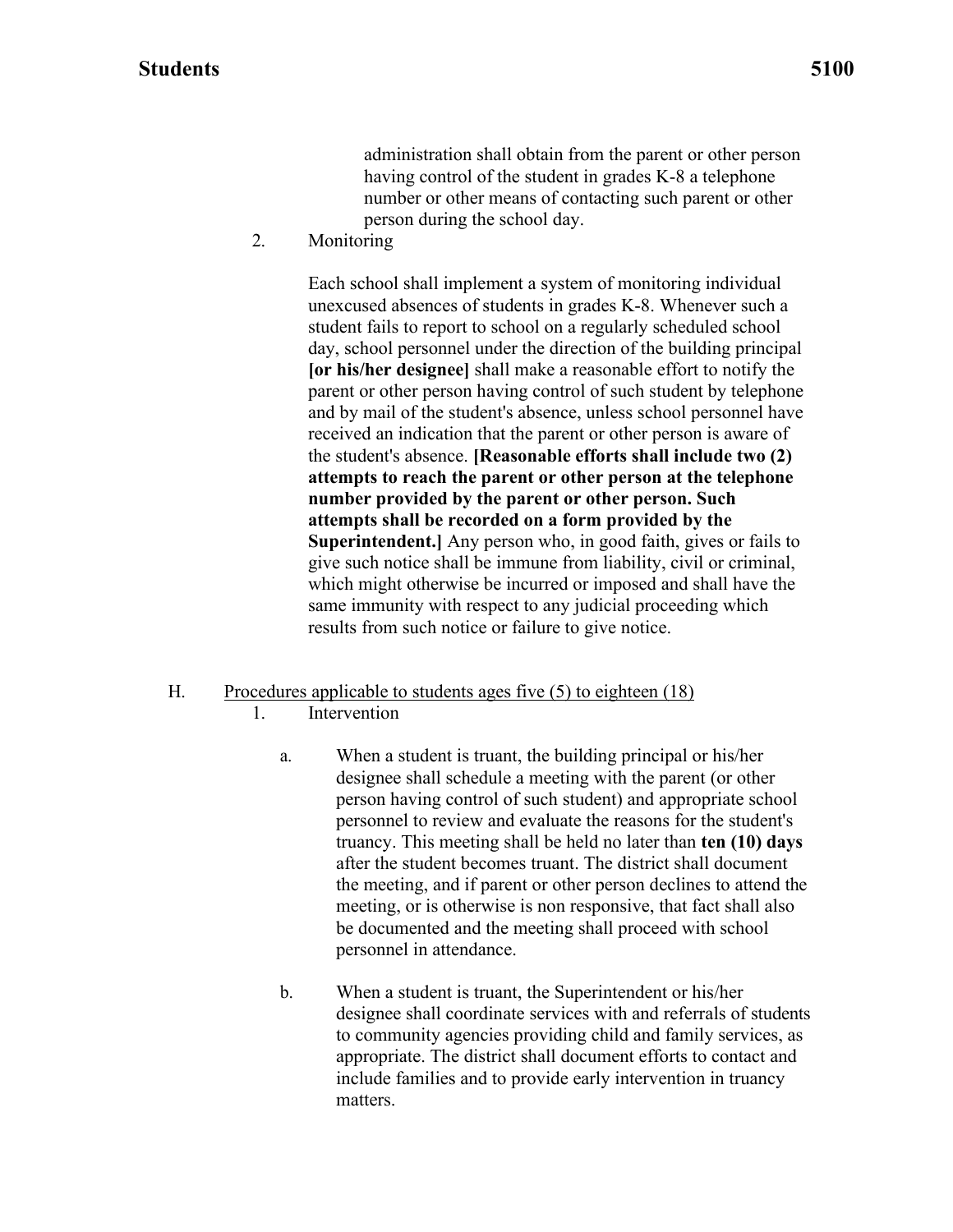- c. If the Commissioner of Education determines that any school under the jurisdiction of Region 14 Board of Education (the "Board) has a disproportionately high rate of truancy, the Conn. Gen. Stat. § 10-198e. district shall implement in that school a truancy intervention model identified by the Department of Education pursuant to
- meeting for program review. d. In addition to the procedures specified in subsections (a) through (c) above, a regular education student who is experiencing attendance problems should be referred to the building Child Study Team **[or other appropriate school based team]** to consider the need for additional interventions and/or assistance. The Team will also consider whether the student should be referred to a planning and placement team ("PPT") meeting to review the student's need and eligibility for special education. A special education student who is experiencing attendance problems should be referred to a PPT
- with written parental consent, refer a student who is truant to a e. Where the documented implementation of the procedures specified in subsections (a) through (d) above does not result in improved outcomes despite collaboration with the parent/guardian, the Superintendent or his/her designee may, Juvenile Review Board.

#### I. Attendance Records

All attendance records developed by the Board shall include the individual student's state-assigned student identifier (SASID).

#### **II. Chronic Absenteeism**

#### A. Definitions for Section II

- absences at any time during a school year is equal to or greater student has been enrolled at such school during such school year; 1. "Chronically absent child" - a child who is enrolled in a school under the jurisdiction of the Board and whose total number of than ten percent (10%) of the total number of days that such
- and these administrative regulations; 2. "Absence" - an excused absence, unexcused absence or disciplinary absence, as those terms are defined by the State Board of Education pursuant to section 10-198b of the general statutes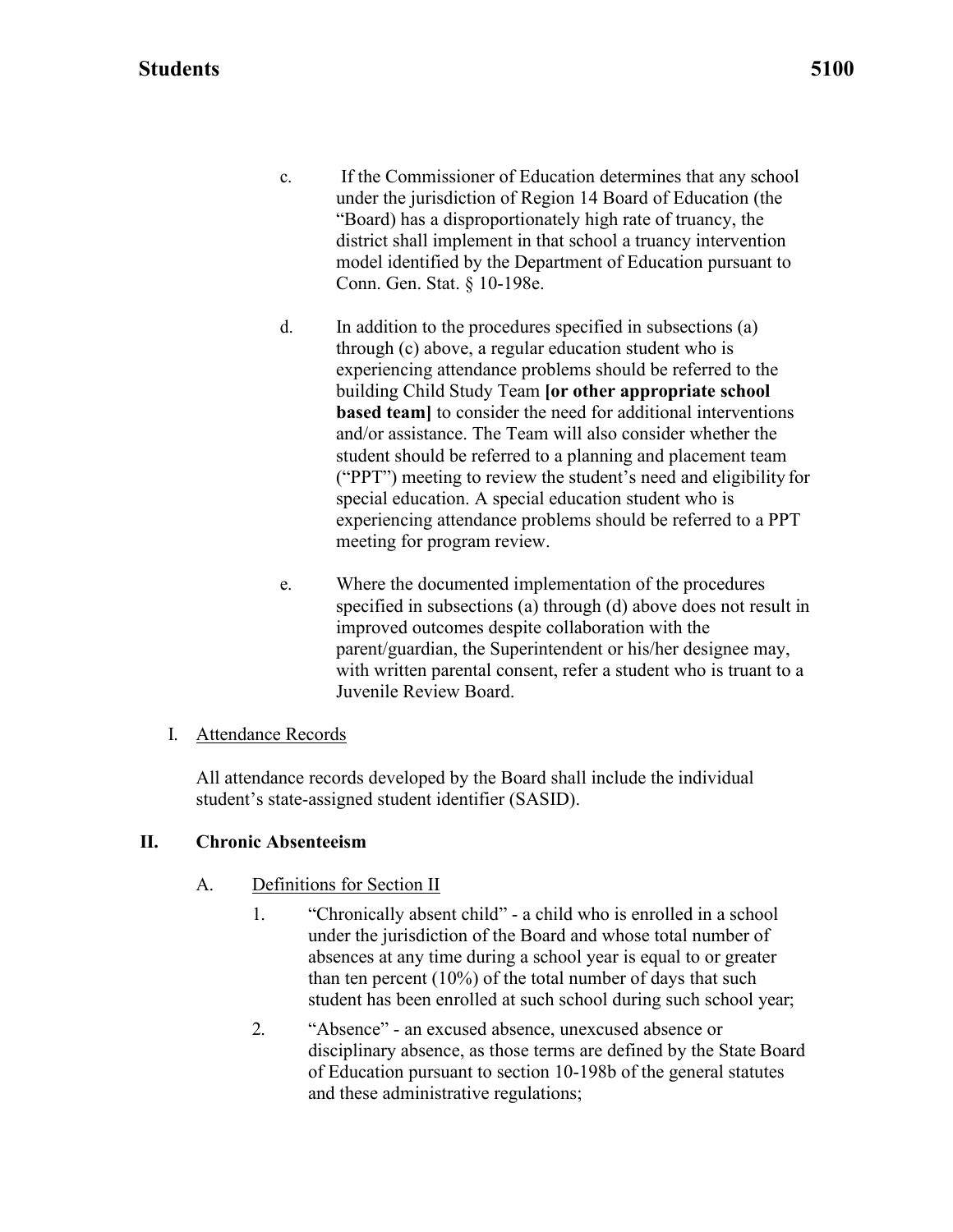- under the jurisdiction of the Board for such school year; and 3. "District chronic absenteeism rate" - the total number of chronically absent children under the jurisdiction of the Board in the previous school year divided by the total number of children
- 4. "School chronic absenteeism rate" the total number of chronically absent children for a school in the previous school year divided by the total number of children enrolled in such school for such school year.

#### B. Establishment of Attendance Review Teams

If the Board has a district chronic absenteeism rate of ten percent (10%) or higher, it shall establish an attendance review team for the school district.

If a school under the jurisdiction of the Board has a school chronic absenteeism rate of fifteen percent (15%) or higher, it shall establish an attendance review team for that school.

If the Board has more than one school with a school chronic absenteeism rate of fifteen percent (15%) or higher, it shall establish an attendance review team for the school district or at each such school.

If the Board has a district chronic absenteeism rate of ten percent (10%) or higher and one or more schools with a school chronic absenteeism rate of fifteen percent (15%) or higher, it shall establish an attendance review team for the school district or at each such school.

C. Composition and Role of Attendance Review Teams

Any attendance review team established under these regulations may include school administrators, guidance counselors, school social workers, teachers, representatives from community-based programs who address issues related to student attendance by providing programs and services to truants, as defined under I.A.7, and chronically absent children and their parents or guardians.

Each attendance review team shall be responsible for reviewing the cases of truants and chronically absent children, discussing school interventions and community referrals for such truants and chronically absent children and making any additional recommendations for such truants and chronically absent children and their parents or guardians. Each attendance review team shall meet at least monthly.

#### D. State Chronic Absenteeism Prevention and Intervention Plan

The Board and its attendance review teams, if any, will consider any chronic absenteeism prevention and intervention plan developed by the State Department of Education.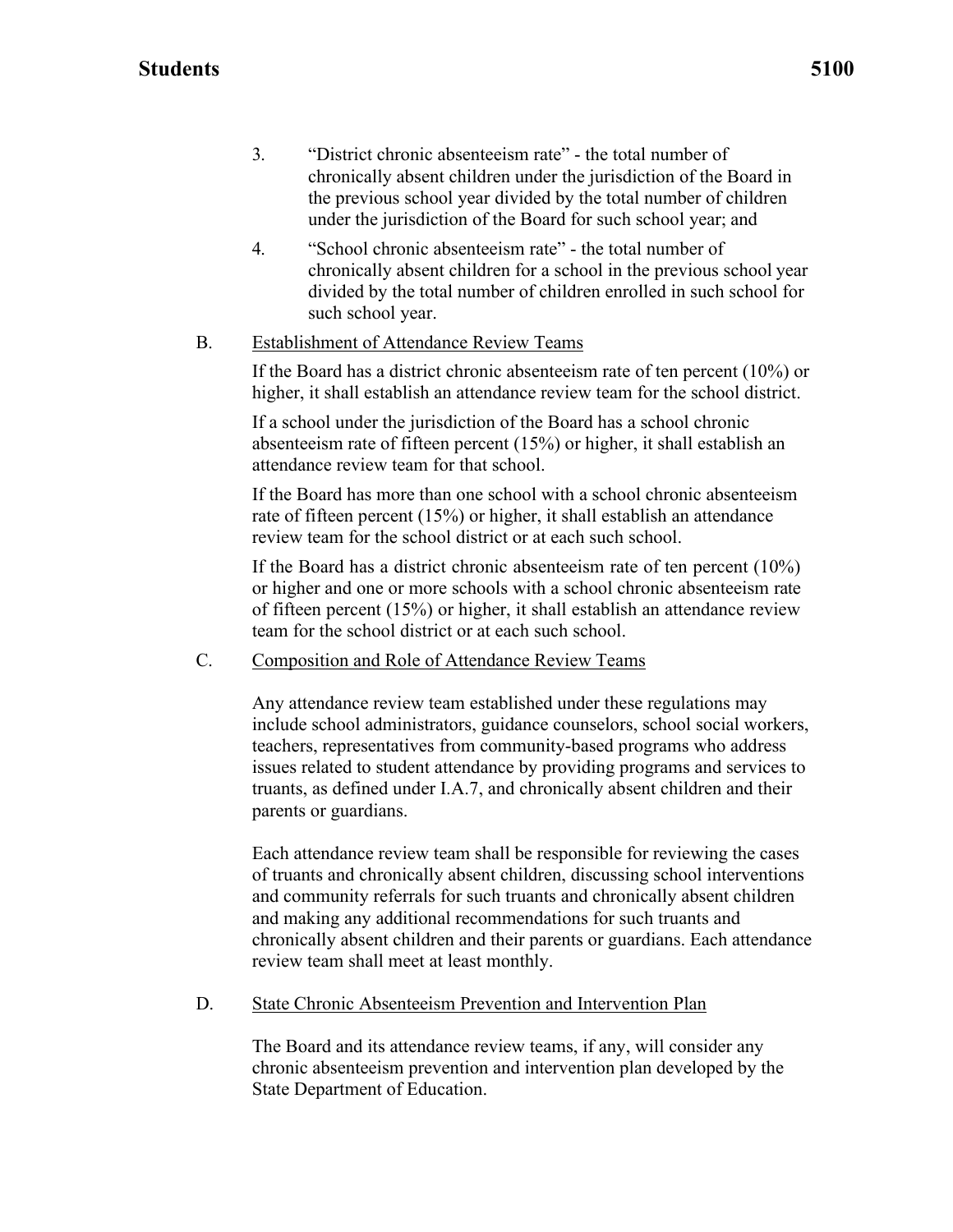#### **III. Reports to the State Regarding Truancy Data**

 of Education regarding attendance and unexcused absences in order for the Annually, each local and regional board of education shall include information regarding the number of truants and chronically absent children in the strategic school profile report for each school under its jurisdiction and for the school district as a whole submitted to the Commissioner of Education. Measures of truancy include the type of data that is required to be collected by the Department department to comply with federal reporting requirements and the actions taken by the board of education to reduce truancy in the school district.

Legal References:

Connecticut General Statutes § 10-220

Connecticut General Statutes § 10-184

Connecticut General Statutes § 10-186

Connecticut General Statutes § 10-198a

Connecticut General Statutes § 10-198b

Connecticut General Statutes § 10-198c

Connecticut General Statutes § 10-198d

Connecticut General Statutes § 10-198e

Guidelines for Reporting Student Attendance in the Public School Information System (Connecticut State Department of Education, January 2008)

Connecticut State Board of Education Memorandum, *Definitions of Excused and Unexcused Absences* (June 27, 2012)

Connecticut State Department of Education, *Guidelines for Implementation of the Definitions of Excused and Unexcused Absences and Best Practices for Absence Prevention and Intervention* (April 2013)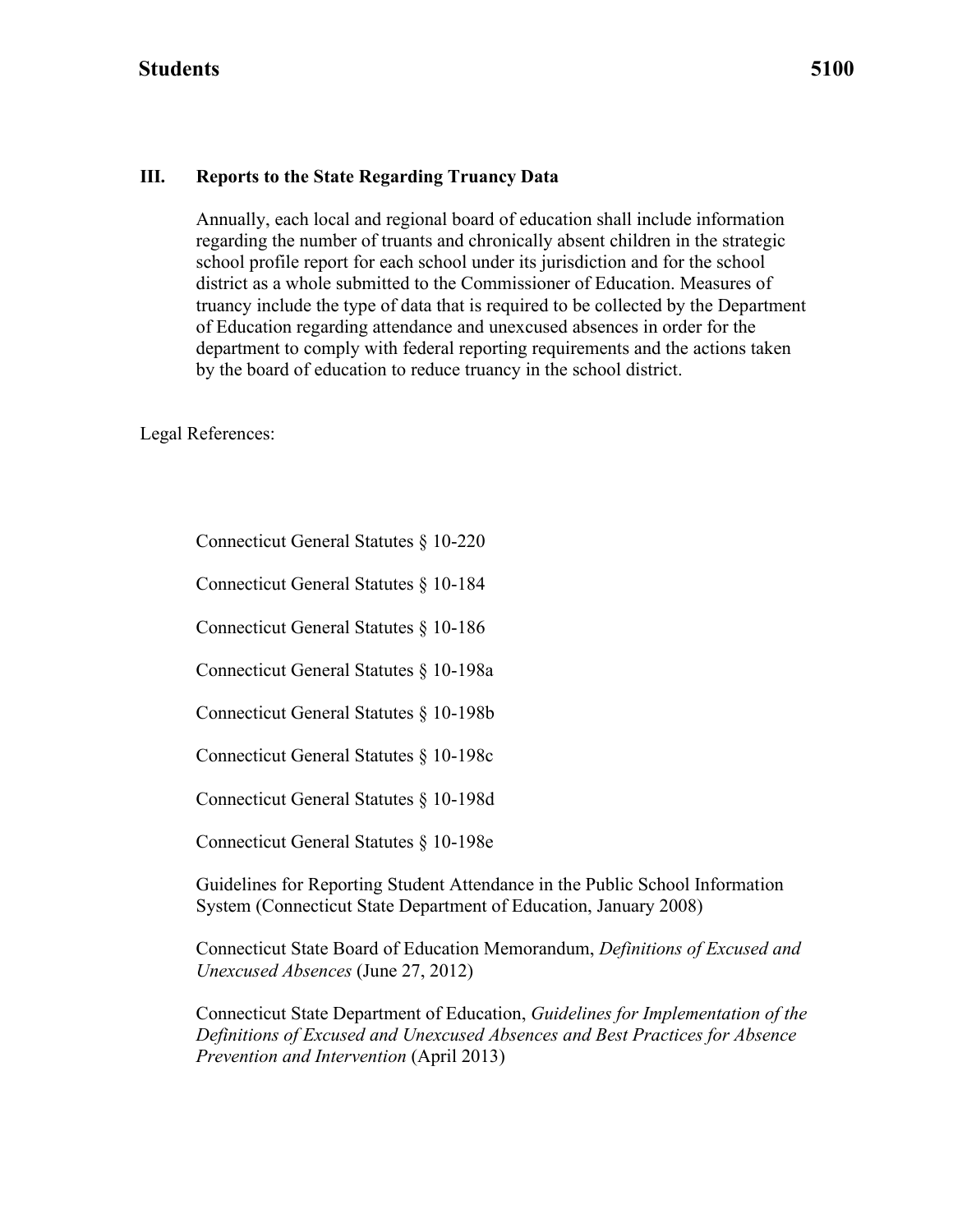Connecticut State Department of Education, *Reducing Chronic Absence in Connecticut's Schools: A Prevention and Intervention Guide for Schools and Districts* (April 2017)

Connecticut State Department of Education Memorandum, *Youth Service Bureau Referral for Truancy and Defiance of School Rules* (February 22, 2018)

 Connecticut State Department of Education, *Youth Service Bureau Referral Guide*  (February 2018)

Policy adopted: March 2, 2020

REGIONAL SCHOOL DISTRICT NO. 14 Bethlehem and Woodbury, Connecticut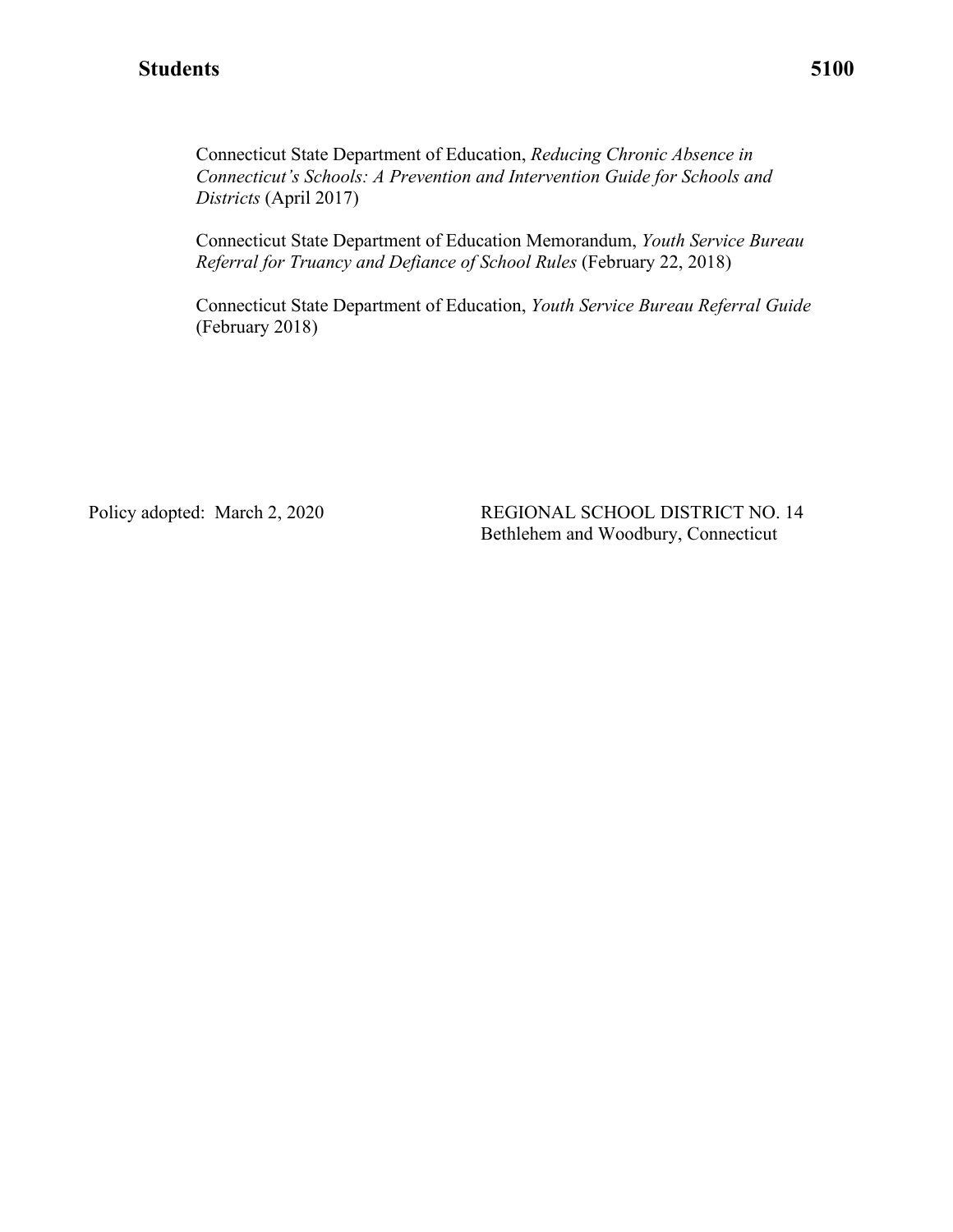#### **SAMPLE NOTIFICATION REGARDING STUDENT ATTENDANCE\***

 public schools.........The parent or person having control of a child seventeen years of age on the educational opportunities available in the school system." Regular and punctual student attendance is essential to the educational process. Connecticut General Statutes Section 10-184 provides that "[e]ach parent or other person having control of a child five years of age and over and under eighteen years of age shall cause such child to attend a public day school regularly during the hours and terms the public school in the district wherein such child resides is in session, unless such child is a high school graduate or the parent or person having control of such child is able to show that the child is elsewhere receiving equivalent instruction in the studies taught in the may consent, as provided in this section, to such child's withdrawal from school. Such parent or person shall personally appear at the school district office and sign a withdrawal form. Such withdrawal form shall include an attestation from a guidance counselor or school administrator of the school that such school district has provided such parent or person with information on the educational options available in the school system and community. The parent or person having control of a child five years of age shall have the option of not sending the child to school until the child is six years of age and the parent or person having control of a child six years of age shall have the option of not sending the child to school until the child is seven years of age. The parent or person shall exercise such option by personally appearing at the school district office and signing an option form. The school district shall provide the parent or person with information

 Region 14 Board of Education monitors unexcused student absences and makes other persons during the school day. In order to assist parents and other persons in meeting this responsibility, the reasonable efforts to notify parents or other persons by contacting them when a student fails to report to school. State law provides that any person who, in good faith, gives or fails to give such notice shall be immune from any liability, civil or criminal, which might otherwise be incurred or imposed and shall have the same immunity with respect to any judicial proceeding which results from such notice or failure to give such notice. The Board, therefore, must obtain a telephone number or other means of contacting parents or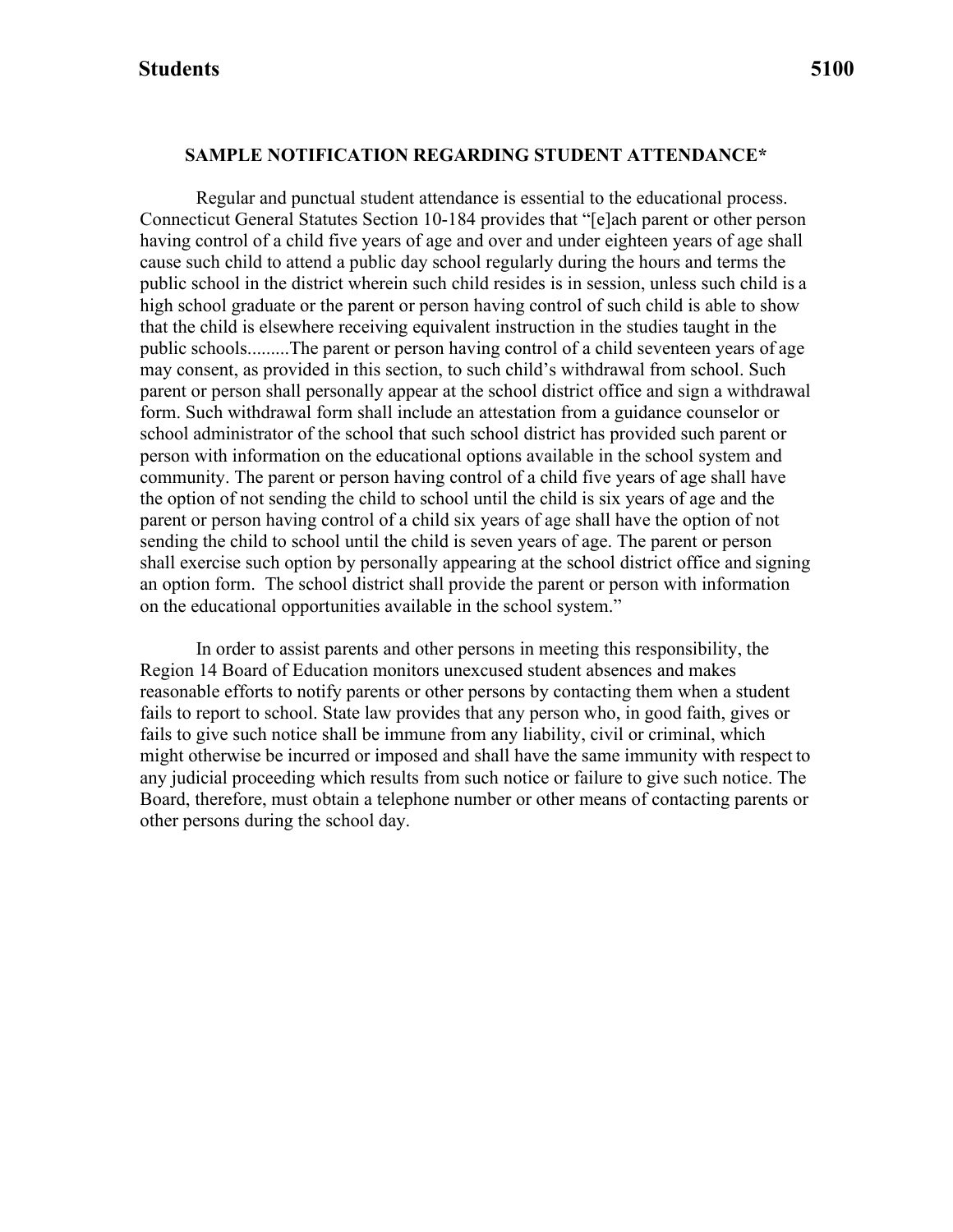Please provide the following information and return the completed form, signed and dated to:

| Student's Name:                                                       | <u> 1980 - Jan Samuel Barbara, político establecera e a seu altre a la propia de la propia de la propia de la pr</u> |
|-----------------------------------------------------------------------|----------------------------------------------------------------------------------------------------------------------|
|                                                                       |                                                                                                                      |
|                                                                       |                                                                                                                      |
|                                                                       |                                                                                                                      |
| School/grade: _______<br>Parent/Guardian's Daytime Telephone Number*: |                                                                                                                      |
| Parent/Guardian's Daytime Telephone Number*:                          |                                                                                                                      |
| Daytime Telephone Number* of                                          |                                                                                                                      |
| Other Person Having Control                                           |                                                                                                                      |
| which school personnel may contact you during the school day.         | *If no daytime telephone number is available, please specify other means by                                          |
|                                                                       |                                                                                                                      |
|                                                                       |                                                                                                                      |

Signature:<br>Date: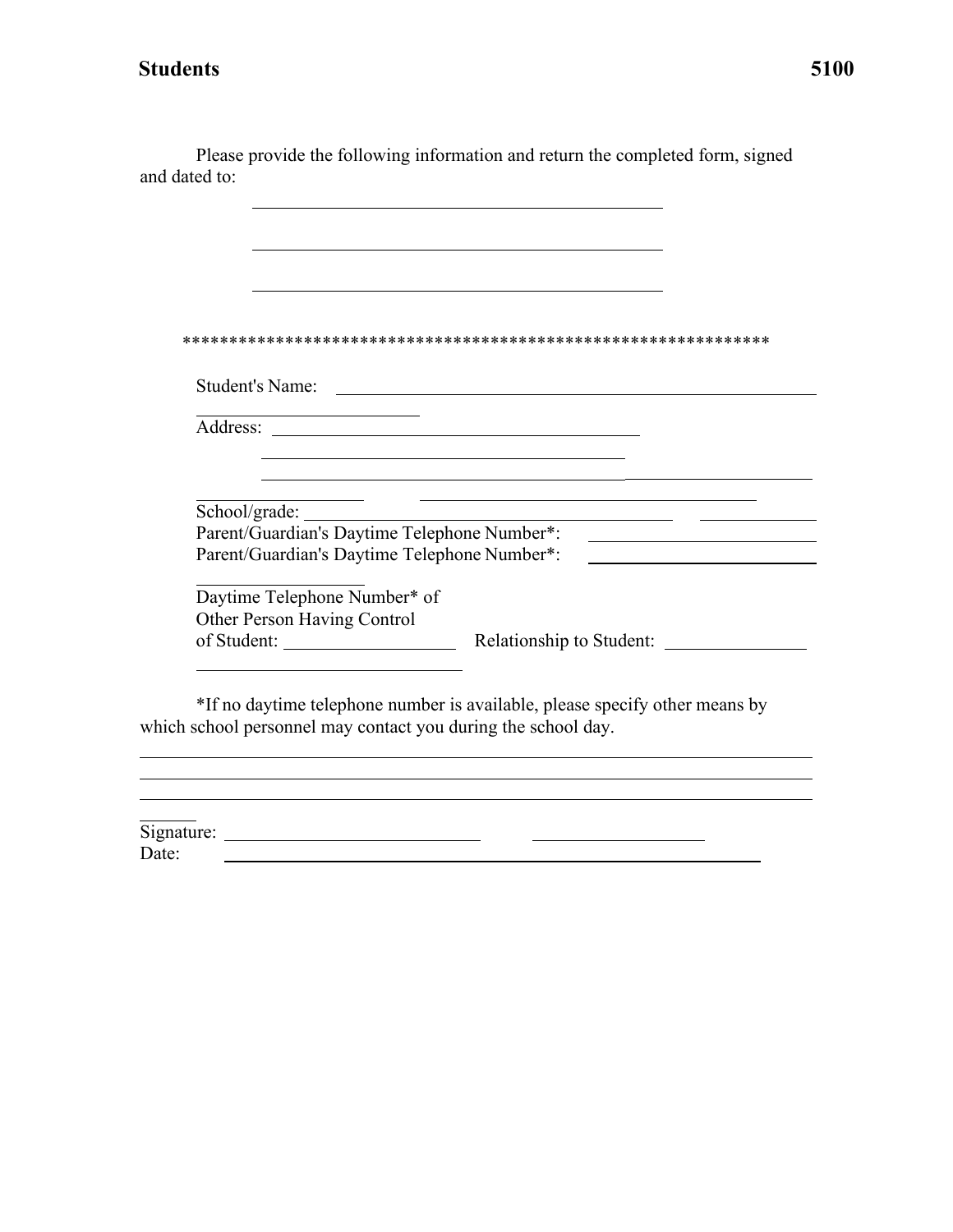#### **UNEXCUSED ABSENCES DOCUMENTATION LOG (Sample)**

Date

**School** 

| School Staff<br>Member/<br>Volunteer | Student's<br>Name | Parent or Other Person<br>Having<br>Control of Student | Telephone<br>Number | Outcome*                                                                                        | Excused or<br>Unexcused | Reason<br>Absence is<br>Excused or<br>Unexcused |
|--------------------------------------|-------------------|--------------------------------------------------------|---------------------|-------------------------------------------------------------------------------------------------|-------------------------|-------------------------------------------------|
|                                      |                   |                                                        |                     | Attempt #1<br>Attempt #2 $\overline{\phantom{1/2}}$                                             |                         |                                                 |
|                                      |                   |                                                        |                     | Written Notice<br>$\label{eq:multi} \begin{minipage}{0.9\linewidth} \textbf{mailed}\textbf{\_}$ |                         |                                                 |
|                                      |                   |                                                        |                     | Attempt #1<br>Attempt #2                                                                        |                         |                                                 |
|                                      |                   |                                                        |                     | Written Notice                                                                                  |                         |                                                 |
|                                      |                   |                                                        |                     | Attempt #1<br>Attempt #2                                                                        |                         |                                                 |
|                                      |                   |                                                        |                     | Written Notice                                                                                  |                         |                                                 |
|                                      |                   |                                                        |                     | Attempt #1<br>Attempt #2 $\overline{\phantom{1}}$                                               |                         |                                                 |
|                                      |                   |                                                        |                     | Written Notice                                                                                  |                         |                                                 |
|                                      |                   |                                                        |                     | Attempt #1<br>Attempt #2                                                                        |                         |                                                 |
|                                      |                   |                                                        |                     | Written Notice<br>mailed___________                                                             |                         |                                                 |
|                                      |                   |                                                        |                     |                                                                                                 |                         |                                                 |
| *No answer $= N$                     |                   |                                                        |                     |                                                                                                 |                         |                                                 |

 Left Message = LM Notification made = NM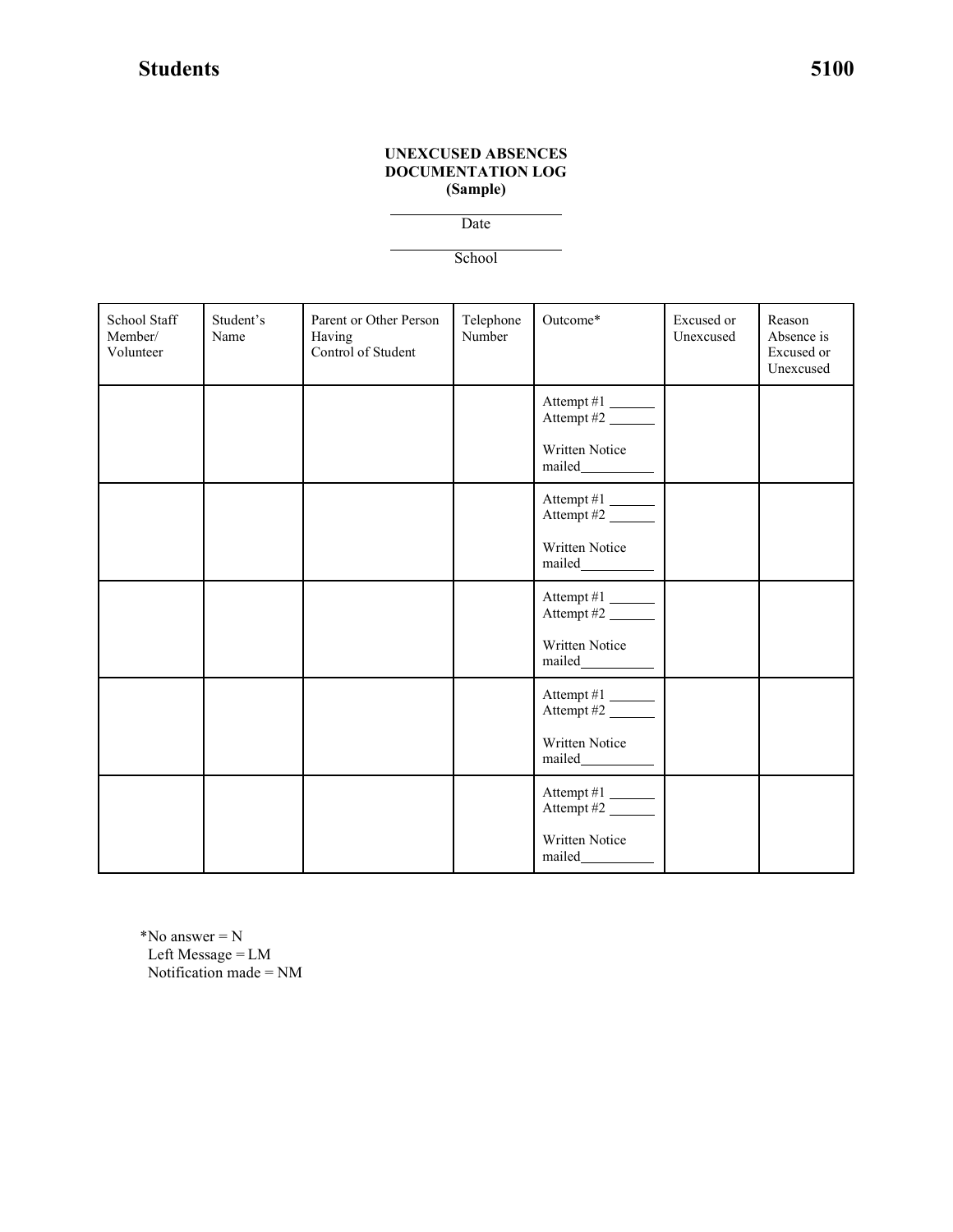# **Region 14 Board of Education Extraordinary Educational Experience Request Form**

 determination within the discretion of the building principal or his/her designee. Pursuant to guidelines from the Connecticut Department of Education, the Region 14 Public Schools will consider certain extraordinary educational experiences to be excused absences. In order for an experience to qualify as an extraordinary educational experience, the opportunity must be educational in nature and must have a learning objective specifically related to the student's coursework or plan of study. It is important to note that not all memorable and/or life experiences are considered extraordinary educational experiences for the purpose of an excused absence. In order to qualify, the experience must be an opportunity not ordinarily available to the student. The experience must be grade and developmentally appropriate and the content of the experience must be highly relevant to the individual student. Whether an experience fits the requirements of an extraordinary educational experience for the purpose of an excused absence is a

 note that approval is not assured. Approvals are awarded on a case-by- case basis and are guarantee that it will be approved for others. To request consideration of an experience as an extraordinary educational experience, the following form must be filled out, signed by the parent and student, and returned at least five (5) school days in advance of the date of the opportunity. Please based on a number of factors. An experience approved for one student does not

Name of Student Today's Date

Title of Educational Opportunity

Please describe the learning objective of the educational opportunity and how the objective is linked to the student's coursework or plan of study (you may attach additional sheets):

Date(s) of educational opportunity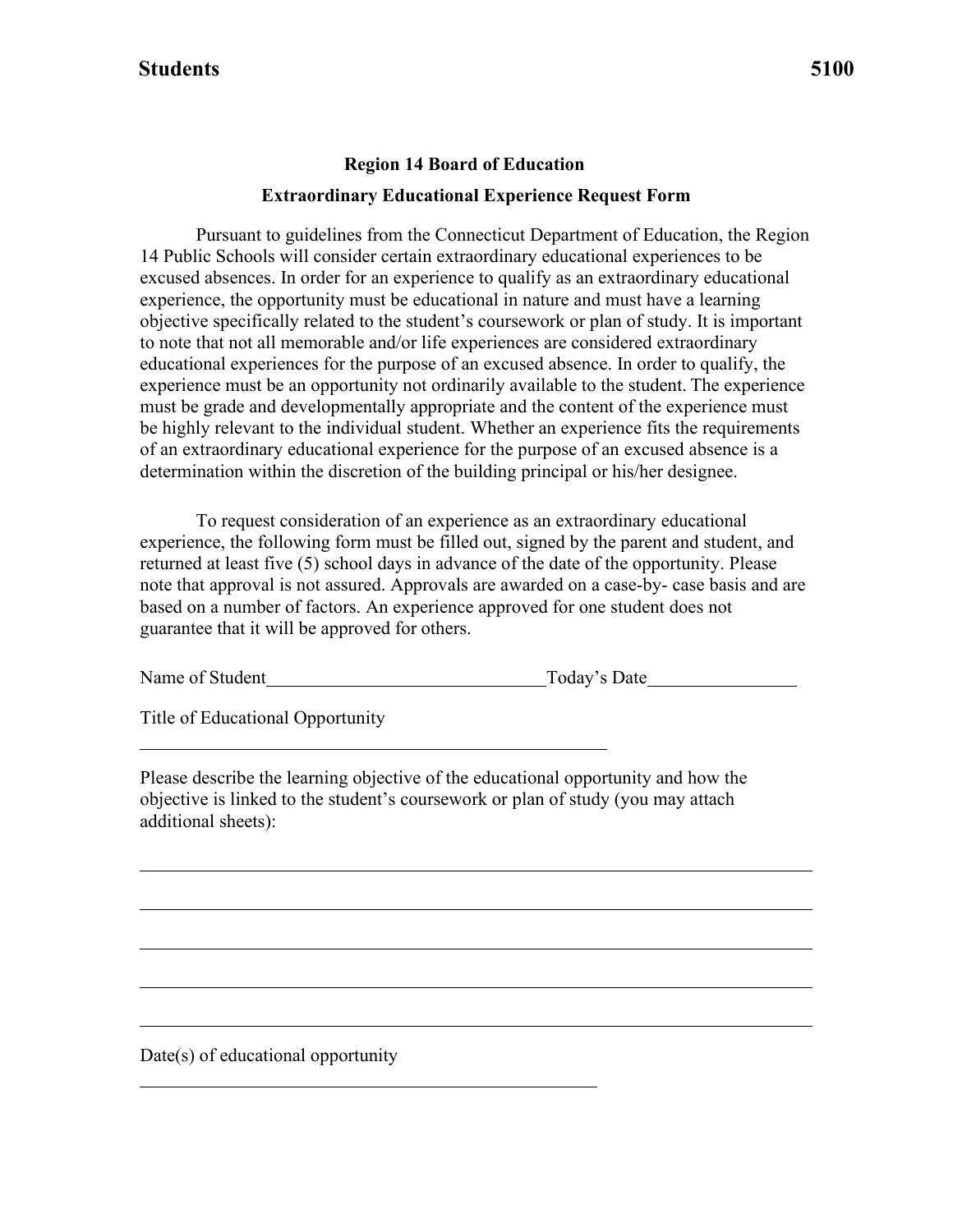Dates and total number of days of planned absence

| Signature of Parent  |             |    |                         |
|----------------------|-------------|----|-------------------------|
| Signature of Student |             |    |                         |
|                      |             |    |                         |
| For Office Use Only. | Received by | on | . Approved? $Yes/No By$ |